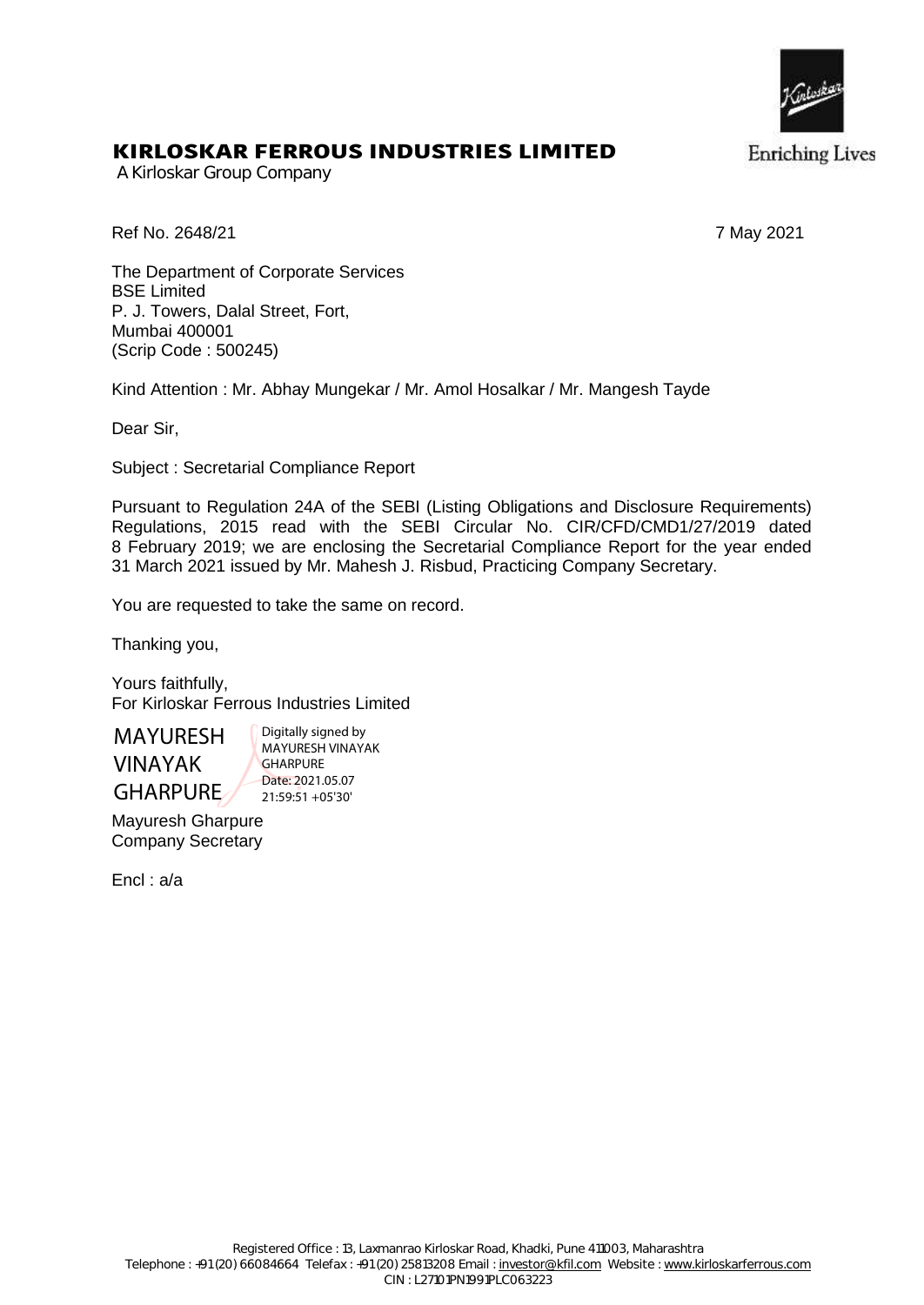## M. J. RISBUD & CO. **Company Secretaries**

2, Annapoorna Apartments, Model Colony, 2, Annapourna Apartmento, ... Pune - 411016. Office - (020) 2565 3979 Cell - 98220 10522

E-mail - mjrpcs@dataone.in / mjrpcs@gmail.com

To,

Kirloskar Ferrous Industries Limited 13, Laxmanrao Kirloskar Road, Khadki, Pune 411003

## Secretarial Compliance Report of Kirloskar Ferrous Industries Limited

## For the year ended 31 March 2021

[Pursuant to Regulation 24A of the SEBI (Listing Obligations and Disclosure Requirements) Regulations, 2015, as amended

l, Mr. Mahesh Janardan Risbud, Practicing Company Secretary, have examined:

- (a) all the documents and records made available to us and explanation provided by Kirloskar Ferrous Industries Limited (CIN : L27101PN1991PLC063223)("the listed entity"),
- (b) the filings/ submissions made by the listed entity to the stock exchange(s),
- (c) website of the listed entity,
- (d) any other document / filing, as may be relevant, which has been relied upon to make this certification,

for the year ended 31 March 2021 ("Review Perio<mark>d") in respect of compliance with the provisions of</mark>:

- (a) the Securities and Exchange Board of India Act, 1992 ("SEBI Act") and the Regulations circulars, guidelines issued thereunder; ahd
- (b) the Securities Contracts (Regulation) Act, 1956 ("SCRA"), rules made thereunder and the Regulations, circulars, guidelines issued thereunder by the Securities and Exchange Board of India ("SEBl");

The following specific Regulations, whose provisions and the circulars / guidelines issued the constants opposite the better have been examined :<br>thereunder, were applicable to the listed entity for the review period and have been examined :

- cander, ners eppents Regulations, 2015;
- (b) Securities and Exchange Board of India (Substantial Acquisition of Shares and Takeovers) Regulations, 2011;
- (c) Securities and Exchange Board of India (Share Based Employee Benefits) Regulations, 2014;
- (d) Securities and Exchange Board of India (Prohibition of Insider Trading) Regulations, 2015

and based on the above examination, I hereby report that, during the Review Period

- (a) The listed entity has complied with the provisions of the above Regulations and circulars, guidelines issued thereunder.
- The listed entity has maintained proper records under the provisions of the above Regulations<br>The listed entity has maintained proper records under the provisions of the above Regulation (b) The listed entity has maintained proper redords didenties from my examination of those and circulars / guidelines issued thereunder insofar as it appears from my examination of those records.

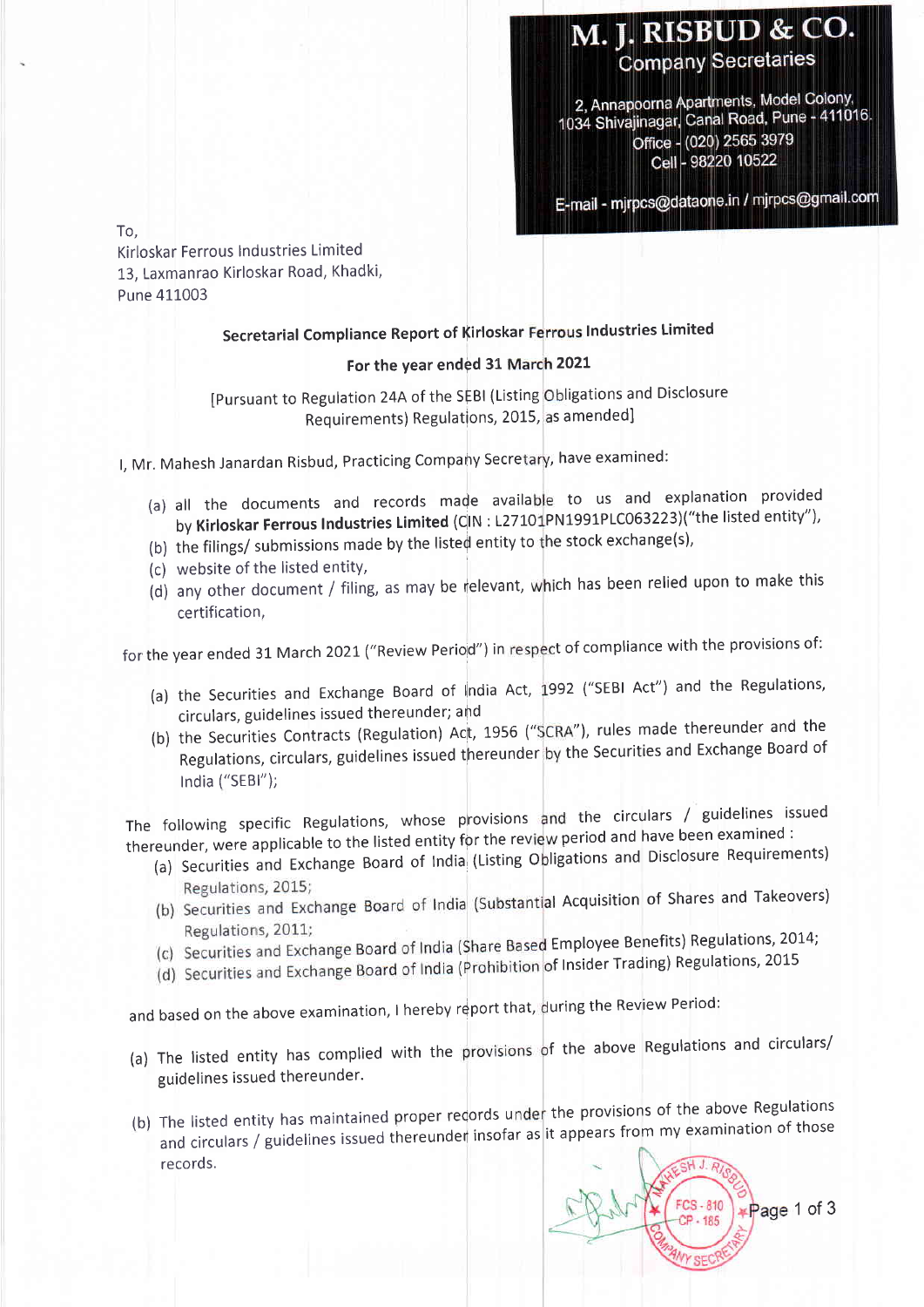(c) The following are the details of actions taken against the listed entity / its promoters / directors / material subsidiaries either by the SEBI or by Stock Exchanges (including under the Standard Operating Procedures issued by SEBI through various circulars) under the aforesaid Acts / Regulations and circulars / guidelines issued thereunder.

|                         |            | Details of violation                          | Details of action taken                              | Observations/                                   |
|-------------------------|------------|-----------------------------------------------|------------------------------------------------------|-------------------------------------------------|
| Sr.                     | Action     |                                               | E.g. fines, warning                                  | remarks of the                                  |
| No.                     | taken by   |                                               | letter, debarment, etc.                              | <b>Practicing Company</b>                       |
|                         |            |                                               |                                                      | Secretary,                                      |
|                         |            |                                               |                                                      | if any.                                         |
|                         |            | the<br>mentioned<br>in                        | As mentioned in the said                             | The Company has filed                           |
| 1                       | SEBI       | As<br>No.<br>Order                            | SEBI Order                                           | on 21 October 2020                              |
|                         |            | WTM/MPB/IVD/ID1/139/                          |                                                      | with BSE Limited<br><sub>a</sub>                |
|                         |            | 2020 dated 20 October                         |                                                      | copy of the said SEBI<br>disclosure             |
|                         |            | 2020 issued by the SEBI                       |                                                      | as<br>Order<br>under Regulation 30 of           |
|                         |            | ('the SEBI Order')<br>to                      |                                                      | LODR<br><b>SEBI</b><br>the                      |
|                         |            | and<br>certain Promoters                      |                                                      | Regulations, 2015.                              |
|                         |            | Directors of the Company<br>the<br>to         |                                                      |                                                 |
|                         |            | relation<br>in<br>investigation in respect of |                                                      |                                                 |
|                         |            | dealings in the scrip of                      |                                                      |                                                 |
|                         |            | Kirloskar Brothers Limited                    |                                                      |                                                 |
|                         |            | during the period from 1                      |                                                      |                                                 |
|                         |            | March 2010 to 30 April                        |                                                      |                                                 |
|                         |            | 2011.                                         | The Securities Appellate                             | The Company has filed                           |
| $\overline{2}$          | Securities | Not applicable                                | Tribunal vide its Interim                            | on 30 December 2020                             |
|                         | Appellate  |                                               | Order dated 24 December                              | with BSE Limited a                              |
|                         | Tribunal   |                                               | 2020 ('SAT Order 1') has                             | copy of the SAT Order                           |
|                         |            |                                               | stayed the operation and                             | 1 (uploaded at the<br>the                       |
|                         |            |                                               | effect of the SEBI Order                             | of<br>website<br>Appellate                      |
|                         |            |                                               | dated 20 October 2020                                | Securities<br>29<br>on<br>Tribunal              |
|                         |            |                                               | certain<br>to<br>issued<br>the<br>of                 | 2020)<br>as<br>December                         |
|                         |            |                                               | Promoters<br>Company.                                | under<br>disclosure                             |
|                         |            |                                               |                                                      | Regulation 30 of the                            |
|                         |            |                                               |                                                      | SEBI LODR Regulations,                          |
|                         |            |                                               |                                                      | 2015.                                           |
|                         |            |                                               |                                                      | The Company has filed                           |
| $\overline{\mathbf{3}}$ | Securities | Not applicable                                | The Securities Appellate                             | on 30 December 2020                             |
|                         | Appellate  |                                               | Tribunal vide its Interim<br>Order dated 24 December | Limited<br><b>BSE</b><br>with                   |
|                         | Tribunal   |                                               | 2020 ('SAT Order 2') has                             | a copy of the SAT                               |
|                         |            |                                               | stayed the operation and                             | Order 2 (uploaded at                            |
|                         |            |                                               | effect of the SEBI Order                             | the website of the                              |
|                         |            |                                               | dated 20 October 2020                                | Appellate<br>Securities                         |
|                         |            |                                               | to Mr. A. N.<br>issued                               | 29<br>on<br>Tribunal<br>as<br>2020)<br>December |
|                         |            |                                               | Alawani, Director of the                             | under<br>disclosure                             |
|                         |            |                                               | Company.                                             | Regulation 30 of the                            |
|                         |            |                                               |                                                      | SEBI LODR Regulations,                          |
|                         |            |                                               |                                                      | 2015.                                           |
|                         |            |                                               |                                                      |                                                 |
|                         |            |                                               |                                                      | Page 2 of 3<br>FCS-810                          |
|                         |            |                                               |                                                      | ¥<br>CP-185                                     |
|                         |            |                                               |                                                      |                                                 |